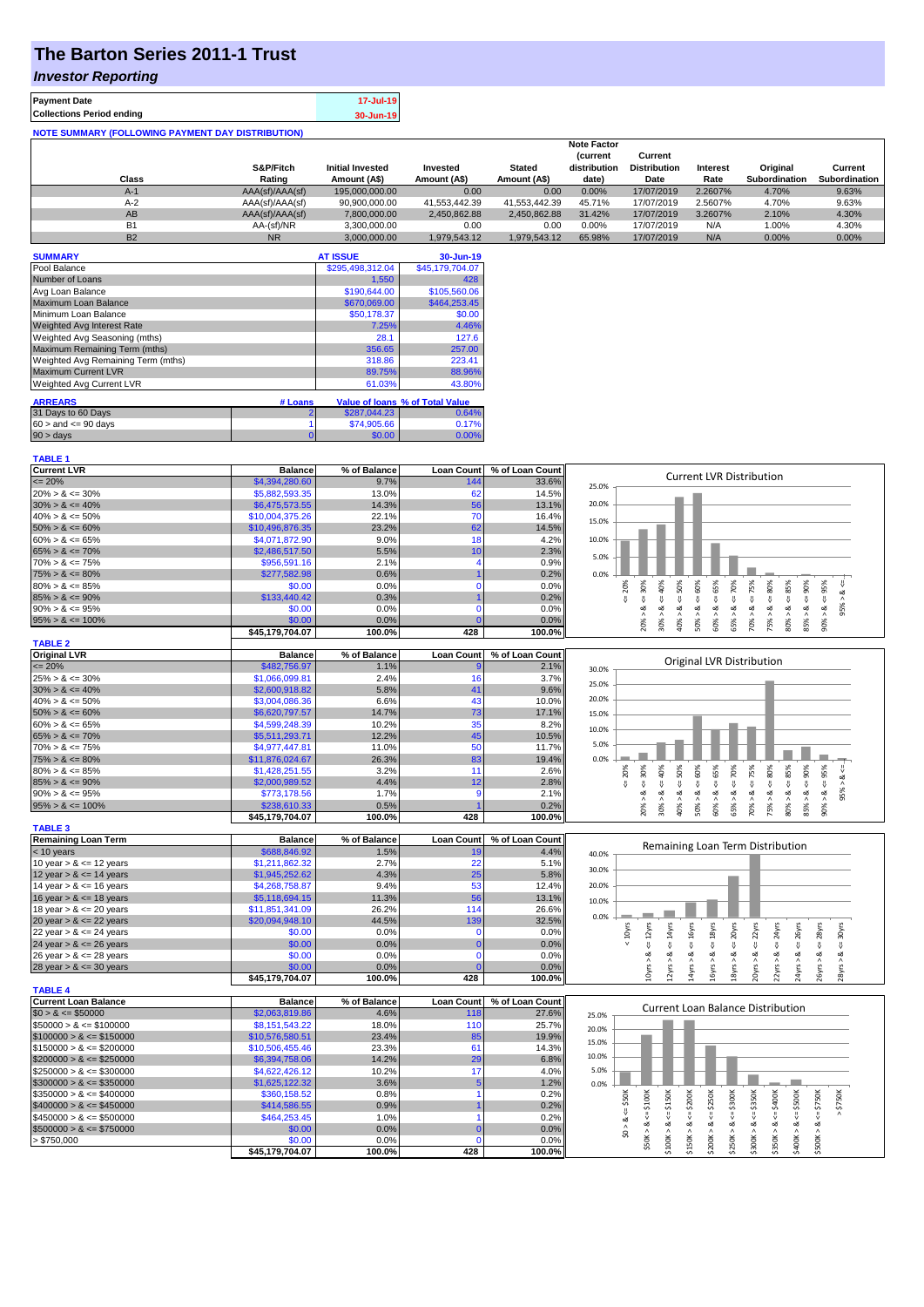# **The Barton Series 2011-1 Trust**

#### *Investor Reporting*

| <b>Payment Date</b><br><b>Collections Period ending</b><br><b>TABLE 5</b>          |                                  | 17-Jul-19<br>30-Jun-19  |                   |                 |                                                                                                                                                                            |
|------------------------------------------------------------------------------------|----------------------------------|-------------------------|-------------------|-----------------|----------------------------------------------------------------------------------------------------------------------------------------------------------------------------|
| <b>Loan Seasoning</b>                                                              | <b>Balance</b>                   | % of Balance            | <b>Loan Count</b> | % of Loan Count |                                                                                                                                                                            |
| $= 6$ mths                                                                         | \$0.00                           | 0.0%                    |                   | 0.0%            | Loan Seasoning Distribution<br>40.0%                                                                                                                                       |
| $> 8 \le 12$ mth                                                                   | \$0.00                           | 0.0%                    | $\mathbf 0$       | 0.0%            | 35.0%                                                                                                                                                                      |
| $12 > 8 \le 18$ mths                                                               | \$0.00                           | 0.0%                    | 0                 | 0.0%            | 30.0%                                                                                                                                                                      |
| $18 > 8 \le 24$ mths                                                               | \$0.00                           | 0.0%                    | C                 | 0.0%            | 25.0%<br>20.0%                                                                                                                                                             |
| $2 > 8 \le 3$ years                                                                | \$0.00                           | 0.0%                    |                   | 0.0%            | 15.0%                                                                                                                                                                      |
| $3 > 8 \le 4$ years<br>$4 > 8 \le 5$ years                                         | \$0.00<br>\$0.00                 | 0.0%<br>0.0%            | $\Omega$          | 0.0%<br>0.0%    | 10.0%                                                                                                                                                                      |
| $5 > 8 \le 6$ years                                                                | \$0.00                           | 0.0%                    | $\mathbf 0$       | 0.0%            | 5.0%                                                                                                                                                                       |
| $6 > 8 \le 7$ years                                                                | \$0.00                           | 0.0%                    |                   | 0.0%            | 0.0%                                                                                                                                                                       |
| $7 > 8 \le 8$ years                                                                | \$0.00                           | 0.0%                    | $\mathbf 0$       | 0.0%            | 6 mths<br>24 mths                                                                                                                                                          |
| $8 > 8 \le 9$ years                                                                | \$7,369,224.18                   | 16.3%                   | 49                | 11.4%           | $\le$ 10 years<br>$\leq$ 7 years<br>$\leq$ 9 years<br>$k = 12$ mth<br>$\leq$ 18 mths<br><= 3 years<br>$\leq$ = 4 years<br>$\le$ 5 years<br>$\le$ 6 years<br>$\leq$ 8 years |
| $9 > 8 \le 10$ years                                                               | \$16,426,212.31                  | 36.4%                   | 130               | 30.4%           | $\stackrel{\scriptscriptstyle \text{II}}{\mathsf{v}}$<br>$2 > 8$ .<br>3 > 8<br>$4 > 8$ .<br>$5 > 8$ .<br>6 > 8<br>$8 > 8$ .<br>৺<br>7 > 8<br>ಷ                             |
| > 10 years                                                                         | \$21,384,267.58                  | 47.3%                   | 249               | 58.2%           | $12 > 8$<br>$18 > 8$<br>$\hat{0}$                                                                                                                                          |
| <b>TABLE 6</b>                                                                     | \$45,179,704.07                  | 100.0%                  | 428               | 100.0%          |                                                                                                                                                                            |
| Postcode Concentration (top 10 by value)                                           | <b>Balance</b>                   | % of Balance            | <b>Loan Count</b> | % of Loan Count |                                                                                                                                                                            |
| 5700                                                                               | \$1,539,830.92                   | 3.4%                    | 18                | 4.2%            | Geographic Distribution<br>0.6%                                                                                                                                            |
| 2617                                                                               | \$1,029,858.39                   | 2.3%                    | 6                 | 1.4%            | 17.2%                                                                                                                                                                      |
| 5108                                                                               | \$954,502.68                     | 2.1%                    |                   | 1.9%            |                                                                                                                                                                            |
| 5159                                                                               | \$939,982.97                     | 2.1%                    | 7                 | 1.6%            |                                                                                                                                                                            |
| 2620<br>2602                                                                       | \$937,675.29<br>\$935,192.01     | 2.1%<br>2.1%            | 7                 | 1.6%<br>1.6%    | 6.3%                                                                                                                                                                       |
| 2905                                                                               | \$929,800.19                     | 2.1%                    |                   | 1.6%            | 52.6%                                                                                                                                                                      |
| 2605                                                                               | \$918,291.64                     | 2.0%                    | 5                 | 1.2%            |                                                                                                                                                                            |
| 2906                                                                               | \$853,541.21                     | 1.9%                    | 8                 | 1.9%            |                                                                                                                                                                            |
| 5162                                                                               | \$844,606.95                     | 1.9%                    | $\overline{9}$    | 2.1%            | 23.3%                                                                                                                                                                      |
| <b>TABLE 7</b>                                                                     |                                  |                         |                   |                 |                                                                                                                                                                            |
| <b>Geographic Distribution</b>                                                     | <b>Balance</b>                   | % of Balance            | <b>Loan Count</b> | % of Loan Count | SA ACT INSW WA Other                                                                                                                                                       |
| <b>Australian Capital Territory</b>                                                | \$10,514,323.02                  | 23.3%                   | 81                | 18.9%           |                                                                                                                                                                            |
| New South Wales                                                                    | \$2,852,529.46                   | 6.3%                    | 20                | 4.7%            | Metro / Non-Metro / Inner City Distribution                                                                                                                                |
| Northern Territory<br>Queensland                                                   | \$0.00<br>\$0.00                 | 0.0%<br>0.0%            | C<br>$\mathbf 0$  | 0.0%            | 0.8%                                                                                                                                                                       |
| South Australia                                                                    | \$23,744,134.46                  | 52.6%                   | 260               | 0.0%<br>60.7%   | 16.9%                                                                                                                                                                      |
| Tasmania                                                                           | \$0.00                           | 0.0%                    | $\mathbf 0$       | 0.0%            |                                                                                                                                                                            |
| Victoria                                                                           | \$291,155.21                     | 0.6%                    | 5                 | 1.2%            |                                                                                                                                                                            |
| Western Australia                                                                  | \$7,777,561.92                   | 17.2%                   | 62                | 14.5%           |                                                                                                                                                                            |
|                                                                                    | \$45,179,704.07                  | 100.0%                  | 428               | 100.0%          |                                                                                                                                                                            |
| <b>TABLE 8</b><br>Metro/Non-Metro/Inner-City                                       | <b>Balance</b>                   | % of Balance            | <b>Loan Count</b> | % of Loan Count |                                                                                                                                                                            |
| Metro                                                                              | \$37,145,288.03                  | 82.2%                   | 349               | 81.5%           | 82.2%                                                                                                                                                                      |
| Non-metro                                                                          | \$7,652,718.24                   | 16.9%                   | 76                | 17.8%           |                                                                                                                                                                            |
| Inner city                                                                         | \$381,697.80                     | 0.8%                    | 3                 | 0.7%            | ■ Metro<br>Non-metro<br>Inner city                                                                                                                                         |
|                                                                                    | \$45,179,704.07                  | 100.0%                  | 428               | 100.0%          |                                                                                                                                                                            |
| <b>TABLE 9</b><br><b>Property Type</b>                                             | <b>Balance</b>                   | % of Balance            | <b>Loan Count</b> | % of Loan Count |                                                                                                                                                                            |
| <b>Residential House</b>                                                           | \$41,423,812.75                  | 91.7%                   | 390               | 91.1%           | Occupancy Type Distribution                                                                                                                                                |
| <b>Residential Unit</b>                                                            | \$3,608,030.35                   | 8.0%                    | 37                | 8.6%            | 5.1%                                                                                                                                                                       |
| Rural                                                                              | \$0.00                           | 0.0%                    | $\overline{0}$    | 0.0%            |                                                                                                                                                                            |
| Semi-Rural                                                                         | \$0.00                           | 0.0%                    | $\mathbf 0$       | 0.0%            |                                                                                                                                                                            |
| <b>High Density</b>                                                                | \$147,860.97                     | 0.3%                    | 428               | 0.2%            |                                                                                                                                                                            |
| <b>TABLE 10</b>                                                                    | \$45,179,704.07                  | 100.0%                  |                   | 100.0%          |                                                                                                                                                                            |
| <b>Occupancy Type</b>                                                              | <b>Balance</b>                   | % of Balance            | <b>Loan Count</b> | % of Loan Count |                                                                                                                                                                            |
| Owner Occupied                                                                     | \$42,882,042.84                  | 94.9%                   | 402               | 93.9%           |                                                                                                                                                                            |
| Investment                                                                         | \$2,297,661.23                   | 5.1%                    | 26                | 6.1%            |                                                                                                                                                                            |
| <b>TABLE 11</b>                                                                    | \$45,179,704.07                  | 100.0%                  | 428               | 100.0%          | 94.9%                                                                                                                                                                      |
| <b>Employment Type Distribution</b>                                                | <b>Balance</b>                   | % of Balance            | <b>Loan Count</b> | % of Loan Count | Owner Occupied<br>Investment                                                                                                                                               |
| Contractor                                                                         | \$438,821.78                     | 1.0%                    |                   | 1.4%            |                                                                                                                                                                            |
| Pay-as-you-earn employee (casual)                                                  | \$1,119,899.57                   | 2.5%                    | 10                | 2.3%            |                                                                                                                                                                            |
| Pay-as-you-earn employee (full time)                                               | \$35,708,295.83                  | 79.0%                   | 324               | 75.7%           | <b>LMI Provider Distribution</b>                                                                                                                                           |
| Pay-as-you-earn employee (part time)                                               | \$3,192,907.10<br>\$2,013,031.02 | 7.1%<br>4.5%            | 38                | 8.9%<br>4.0%    | 6.1%                                                                                                                                                                       |
| Self employed<br>No data                                                           | \$2,706,748.77                   | 6.0%                    | 17<br>33          | 7.7%            |                                                                                                                                                                            |
|                                                                                    | \$45,179,704.07                  | 100.0%                  | 428               | 100.0%          |                                                                                                                                                                            |
| <b>TABLE 12</b>                                                                    |                                  |                         |                   |                 |                                                                                                                                                                            |
| <b>LMI Provider</b>                                                                |                                  |                         |                   | % of Loan Count |                                                                                                                                                                            |
| QBE                                                                                | <b>Balance</b>                   | % of Balance            | <b>Loan Count</b> |                 |                                                                                                                                                                            |
|                                                                                    | \$42,435,764.61                  | 93.9%                   | 412               | 96.3%           |                                                                                                                                                                            |
| Genworth                                                                           | \$2,743,939.46                   | 6.1%                    | 16                | 3.7%            |                                                                                                                                                                            |
|                                                                                    | \$45,179,704.07                  | 100.0%                  | 428               | 100.0%          | 93.9%                                                                                                                                                                      |
| <b>TABLE 13</b><br><b>Arrears</b>                                                  | <b>Balance</b>                   | % of Balance            | <b>Loan Count</b> | % of Loan Count |                                                                                                                                                                            |
| <= 0 days                                                                          | \$42,439,979.71                  | 93.9%                   | 409               | 95.6%           | $\blacksquare$ QBE<br>Genworth                                                                                                                                             |
| $0 >$ and $\leq 30$ days                                                           | \$2,377,774.47                   | 5.3%                    | 16                | 3.7%            |                                                                                                                                                                            |
| $30 >$ and $\leq 60$ days                                                          | \$287,044.23                     | 0.6%                    | -2                | 0.5%            | Interest Rate Type Distribution                                                                                                                                            |
| $60 >$ and $\leq 90$ days                                                          | \$74,905.66                      | 0.2%                    |                   | 0.2%            | 13.3%                                                                                                                                                                      |
| 90 > days                                                                          | \$0.00                           | 0.0%<br>100.0%          | 428               | 0.0%            |                                                                                                                                                                            |
| <b>TABLE 14</b>                                                                    | \$45,179,704.07                  |                         |                   | 100.0%          |                                                                                                                                                                            |
| <b>Interest Rate Type</b>                                                          | <b>Balance</b>                   | % of Balance            | <b>Loan Count</b> | % of Loan Count |                                                                                                                                                                            |
| Variable                                                                           | \$39,155,759.48                  | 86.7%                   | 378               | 88.3%           |                                                                                                                                                                            |
| Fixed                                                                              | \$6,023,944.59                   | 13.3%                   | 50                | 11.7%           |                                                                                                                                                                            |
|                                                                                    | \$45,179,704.07                  | 100.0%                  | 428               | 100.0%          | 86.7%                                                                                                                                                                      |
| <b>TABLE 15</b><br><b>Weighted Ave Interest Rate</b><br><b>Fixed Interest Rate</b> | <b>Balance</b><br>4.30%          | <b>Loan Count</b><br>50 |                   |                 | ■ Variable<br>Fixed                                                                                                                                                        |